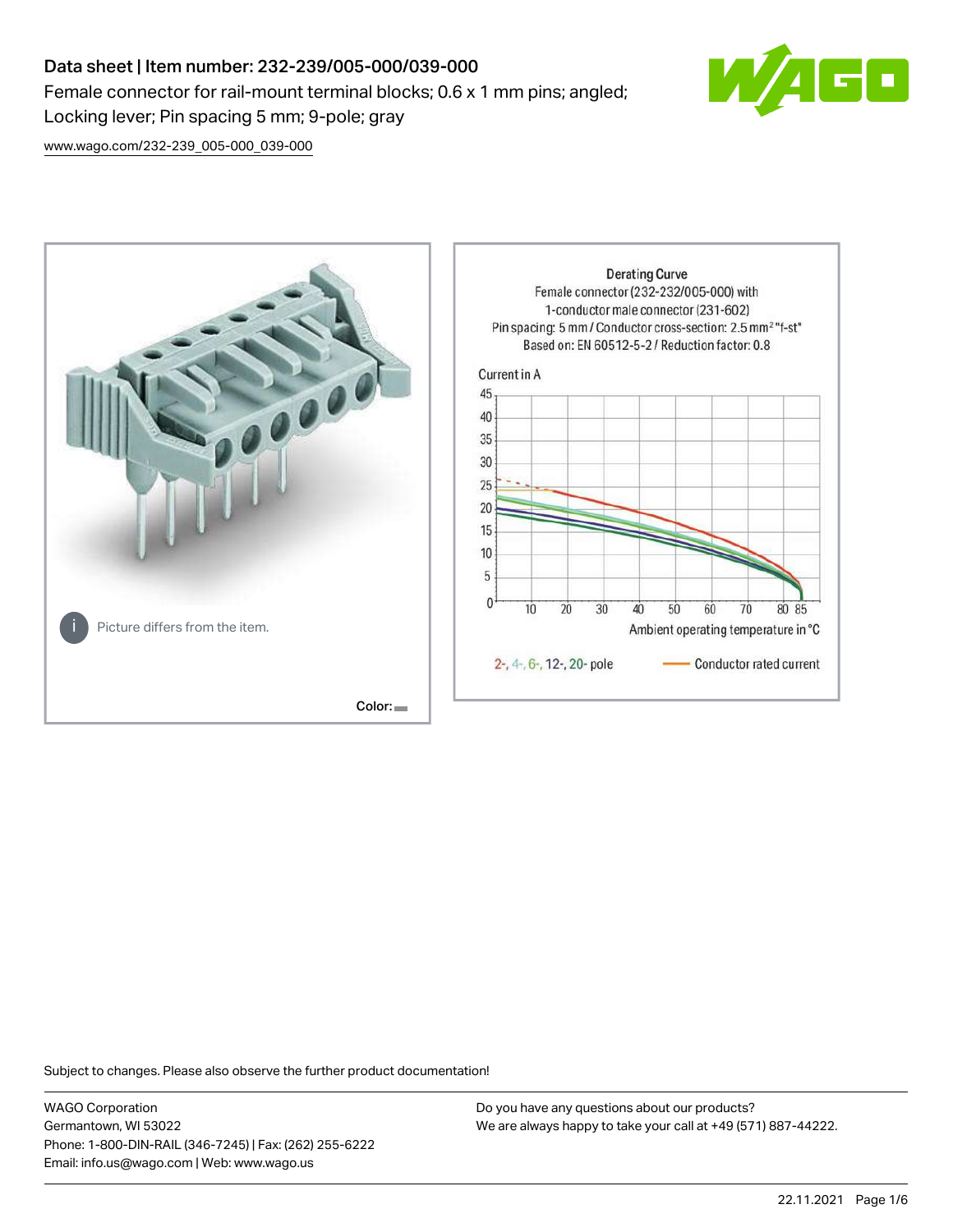

Dimensions in mm

L = pole no. x pin spacing

2- to 3-pole female connectors – one latch only

#### Item description

- $\blacksquare$  Pluggable connectors for rail-mount terminal blocks equipped with CAGE CLAMP $^\circ$  connection
- Female connectors with long contact pins connect to the termination ports of 280 Series Rail-Mount Terminal Blocks
- $\blacksquare$ Female connectors are touch-proof when unmated, providing a pluggable, live output
- $\blacksquare$ With coding fingers

Subject to changes. Please also observe the further product documentation! Data

WAGO Corporation Germantown, WI 53022 Phone: 1-800-DIN-RAIL (346-7245) | Fax: (262) 255-6222 Email: info.us@wago.com | Web: www.wago.us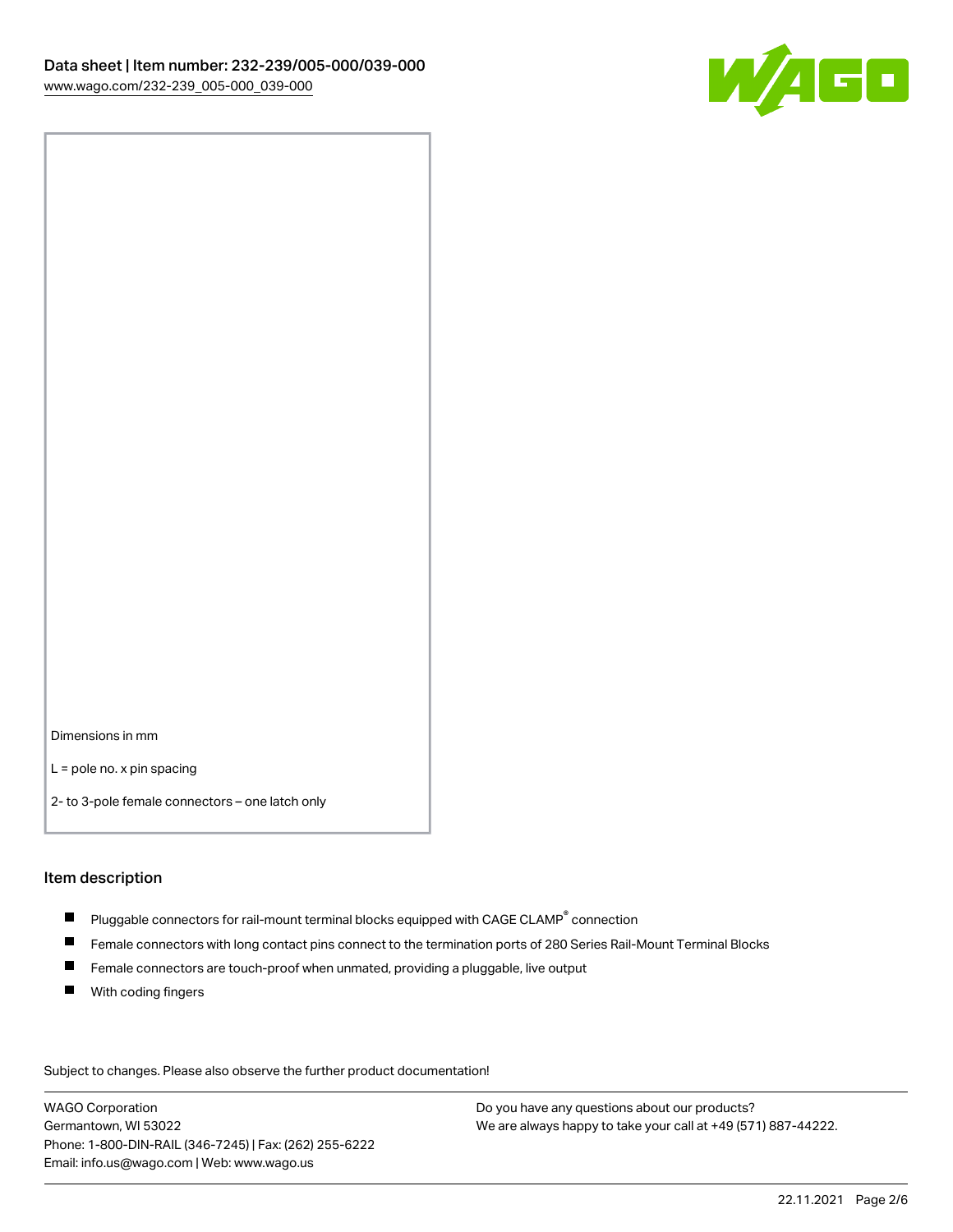

# Data

| Safety information 1 | The MCS-MULTI CONNECTION SYSTEM includes connectors<br>without breaking capacity in accordance with DIN EN 61984. When<br>used as intended, these connectors must not be connected<br>/disconnected when live or under load. The circuit design should<br>ensure header pins, which can be touched, are not live when<br>unmated. |
|----------------------|-----------------------------------------------------------------------------------------------------------------------------------------------------------------------------------------------------------------------------------------------------------------------------------------------------------------------------------|
| Variants:            | Other pole numbers<br>Other versions (or variants) can be requested from WAGO Sales or<br>configured at https://configurator.wago.com/                                                                                                                                                                                            |

# Electrical data

# IEC Approvals

| Ratings per                 | IEC/EN 60664-1                                                        |
|-----------------------------|-----------------------------------------------------------------------|
| Rated voltage (III / 3)     | 320 V                                                                 |
| Rated surge voltage (III/3) | 4 <sub>k</sub> V                                                      |
| Rated voltage (III/2)       | 320 V                                                                 |
| Rated surge voltage (III/2) | 4 <sub>k</sub> V                                                      |
| Nominal voltage (II/2)      | 630 V                                                                 |
| Rated surge voltage (II/2)  | 4 <sub>k</sub> V                                                      |
| Rated current               | 12A                                                                   |
| Legend (ratings)            | $(III / 2)$ $\triangle$ Overvoltage category III / Pollution degree 2 |

# UL Approvals

| Approvals per                  | UL 1059 |
|--------------------------------|---------|
| Rated voltage UL (Use Group B) | 300 V   |
| Rated current UL (Use Group B) | 15 A    |
| Rated voltage UL (Use Group D) | 300 V   |
| Rated current UL (Use Group D) | 10 A    |

# Ratings per UL

| Rated voltage UL 1977 | 300 V |
|-----------------------|-------|
| Rated current UL 1977 |       |

# CSA Approvals

Approvals per CSA

Subject to changes. Please also observe the further product documentation!

| <b>WAGO Corporation</b>                                | Do you have any questions about our products?                 |
|--------------------------------------------------------|---------------------------------------------------------------|
| Germantown, WI 53022                                   | We are always happy to take your call at +49 (571) 887-44222. |
| Phone: 1-800-DIN-RAIL (346-7245)   Fax: (262) 255-6222 |                                                               |
| Email: info.us@wago.com   Web: www.wago.us             |                                                               |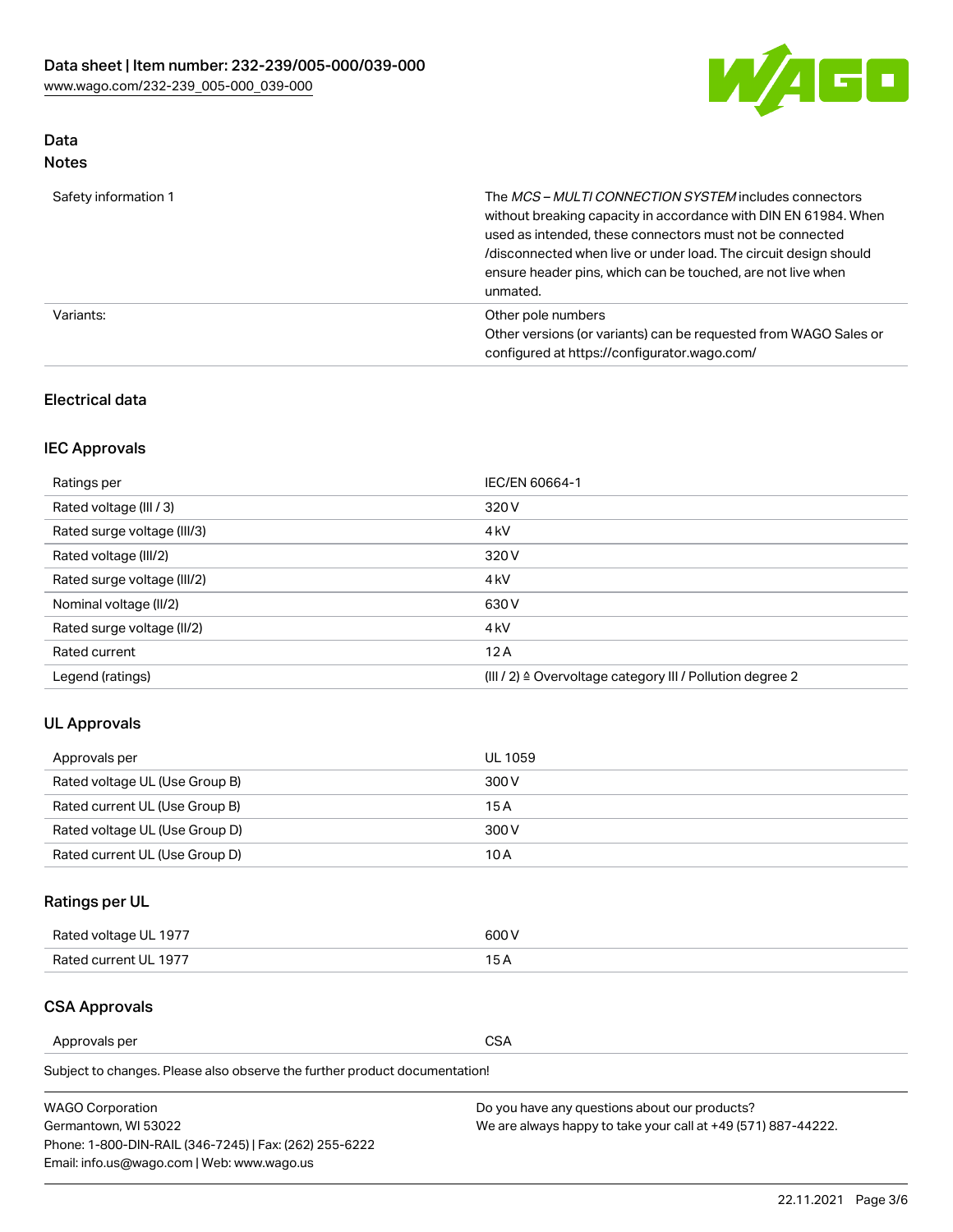[www.wago.com/232-239\\_005-000\\_039-000](http://www.wago.com/232-239_005-000_039-000)



| Rated voltage CSA (Use Group B) | 300 V |
|---------------------------------|-------|
| Rated current CSA (Use Group B) | 15 A  |
| Rated voltage CSA (Use Group D) | 300 V |
| Rated current CSA (Use Group D) | 10 A  |

# Connection data

| Total number of potentials |  |
|----------------------------|--|
| Number of connection types |  |
| Number of levels           |  |

## Connection 1

| Number of poles |  |
|-----------------|--|
|-----------------|--|

# Physical data

| Pin spacing             | 5 mm / 0.197 inch    |
|-------------------------|----------------------|
| Width                   | 60.8 mm / 2.394 inch |
| Height                  | 26.1 mm / 1.028 inch |
| Height from the surface | 11.6 mm / 0.457 inch |
| Depth                   | 11.6 mm / 0.457 inch |

## Plug-in connection

| Contact type (pluggable connector)                | Female connector/socket                   |
|---------------------------------------------------|-------------------------------------------|
| Connector (connection type)                       | for front-entry rail-mount terminal block |
| Mismating protection                              | No                                        |
| Locking of plug-in connection                     | locking lever                             |
| Mating direction to the rail-mount terminal block |                                           |

# Material data

| Color                       | gray              |
|-----------------------------|-------------------|
| Material group              |                   |
| Insulation material         | Polyamide (PA66)  |
| Flammability class per UL94 | V <sub>0</sub>    |
| Contact material            | Copper alloy      |
| Contact plating             | tin-plated        |
| Fire load                   | 0.193 MJ          |
| Weight                      | 10.3 <sub>g</sub> |

Subject to changes. Please also observe the further product documentation!

| <b>WAGO Corporation</b>                                | Do you have any questions about our products?                 |
|--------------------------------------------------------|---------------------------------------------------------------|
| Germantown, WI 53022                                   | We are always happy to take your call at +49 (571) 887-44222. |
| Phone: 1-800-DIN-RAIL (346-7245)   Fax: (262) 255-6222 |                                                               |
| Email: info.us@wago.com   Web: www.wago.us             |                                                               |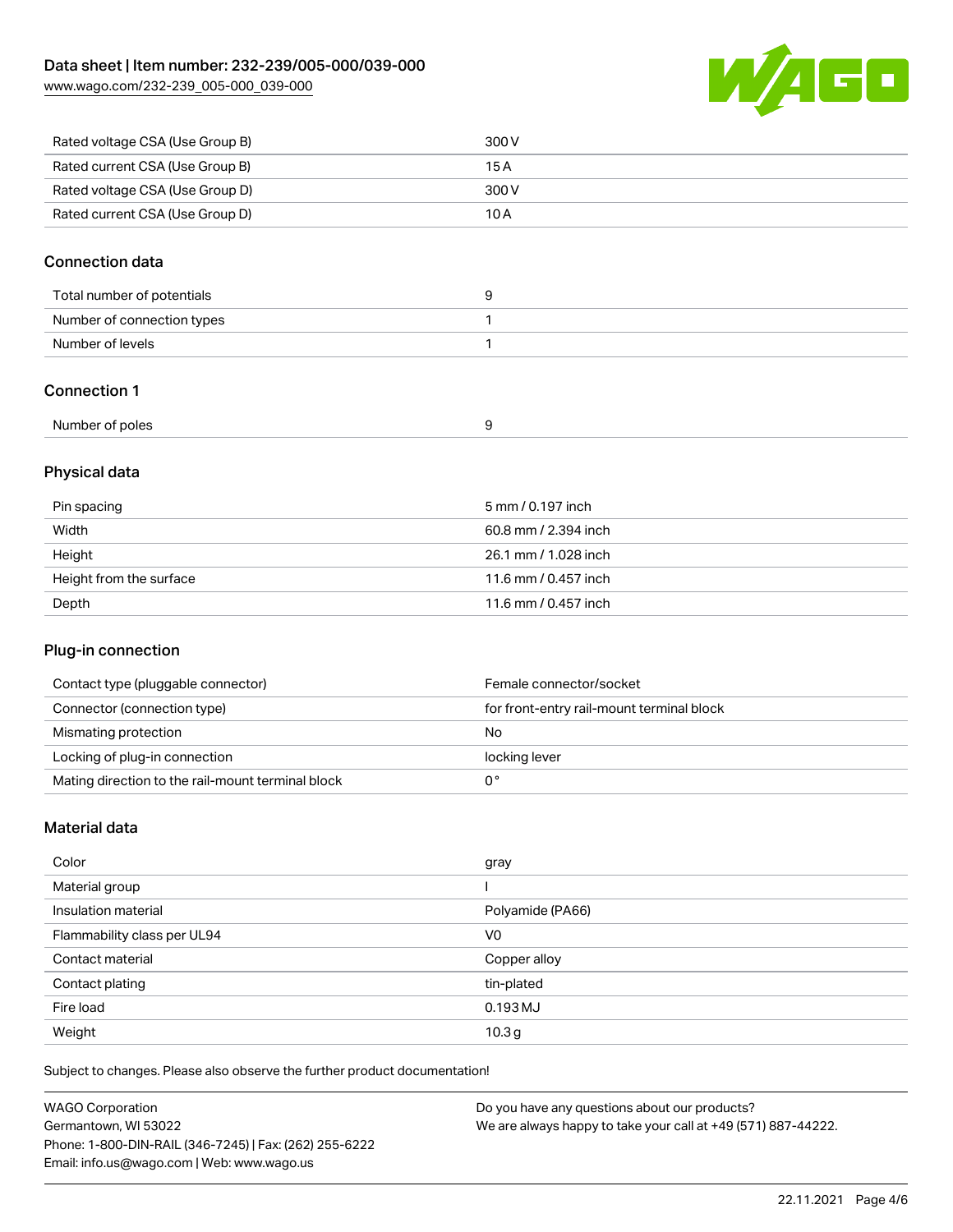

#### Environmental requirements

| Limit temperature range | $-60+85 °C$ |
|-------------------------|-------------|
|-------------------------|-------------|

## Commercial data

| PU (SPU)              | 25 Stück      |
|-----------------------|---------------|
| Packaging type        | box           |
| Country of origin     | DE            |
| <b>GTIN</b>           | 4055143031448 |
| Customs tariff number | 85366990990   |

#### Approvals / Certificates

#### Country specific Approvals

| Logo         | Approval                               | <b>Additional Approval Text</b> | Certificate<br>name |
|--------------|----------------------------------------|---------------------------------|---------------------|
| $\mathbb{R}$ | <b>CSA</b><br>DEKRA Certification B.V. | C <sub>22.2</sub>               | 1466354             |

#### UL-Approvals

|      |                                |                                 | Certificate |
|------|--------------------------------|---------------------------------|-------------|
| Logo | Approval                       | <b>Additional Approval Text</b> | name        |
|      | UL                             | <b>UL 1059</b>                  | E45172      |
| J    | Underwriters Laboratories Inc. |                                 |             |

#### **Counterpart**



# Item no.231-609

nem no.251-609<br>Male connector; 9-pole; Pin spacing 5 mm; gray [www.wago.com/231-609](https://www.wago.com/231-609)

#### Optional accessories

# Testing accessories

# Testing accessories

Item no.: 231-661

Test plugs for female connectors; for 5 mm and 5.08 mm pin spacing; 2,50 mm²; light gray [www.wago.com/231-661](http://www.wago.com/231-661)

Subject to changes. Please also observe the further product documentation!

WAGO Corporation Germantown, WI 53022 Phone: 1-800-DIN-RAIL (346-7245) | Fax: (262) 255-6222 Email: info.us@wago.com | Web: www.wago.us